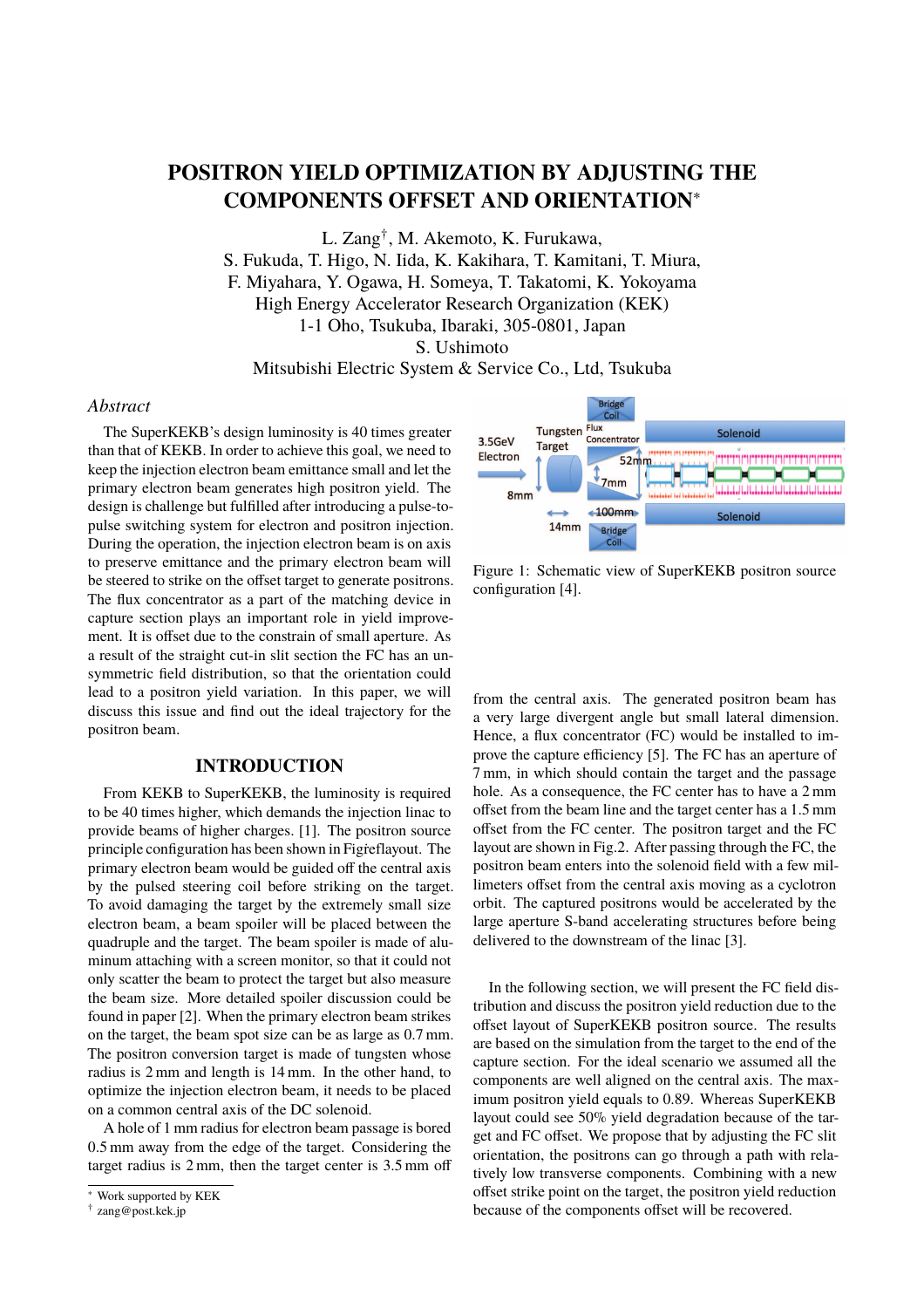

Figure 2: SuperKEKB positron target geometry. The red part represent the FC, yellow is the cooling copper and brown is the tungsten target. The injection electron passage hole is shown in white. The green dash lines are the three possible slit orientation directions.



Figure 3: CST 2D FC transverse field distribution.

# **FC FIELD DISTRIBUTION AND SLIT ORIENTATION**

In KEK, we have manufactured and studied two kinds of FC: the spiral slit one and the straight slit one. The detailed introduction of these two models, prototyping and experiment could be found in paper [5]. One of the advantages for the spiral slit FC is low transverse component. The transverse component of the magnetic field in FC is crucial to achieve high capture efficiency. It could flick positrons off the axis causing positron yield reduction. The Fig.3 shows the 2D transverse field distribution on the plane that parallel to the slit direction. The main source of the transverse component is due to the straight cut-in slit section. The field could be divided into three sections:

- 1. Between FC and target: the field is symmetric.
- 2. Cut-in straight slit region inside FC: the field is offset.
- 3. Further deeper of FC: field is symmetric again.

This indicates that the transverse field strength is lower on the slit side. A detailed simulation has been done to in-



Figure 4: Positron yield (number of positrons per electron) as a function of target offset. The FC center is 2 mm away from the center axis. The black, red and green marks represent the slit orientation of x-, x+ and y respectively, as marked in Fig.2

vestigate the influence of transverse field by scanning the positron's injection trajectory. The simulation started from the target and ended at the last accelerating structure in the capture section. The results have been presented in Fig.4. In the figure, we show the positron yield at the end of capture section as a function of the target position. Target offset equals to 0 means it's on central axis. When it equals 3.5 mm, it's the SuperKEKB setup. And the different colors represent the various FC slit orientation, which has been marked on the Fig.2 with the green dash line.

As we can see from the figure, when the target offset=0 mm (on axis), the target is close to x+ slit (because FC is 2 mm offset from central axis), the x+ slit positron yield is 15% higher than the x- slit one. Then as the target offset increases, which means the target is moved toward to the xdirection, the yield peak at the position of 1 mm∼1.5 mm. The location in between central axis and FC center returns the maximum value. In this region, the positron yields are more or less the same with difference slit orientation. And then the x- slit start to have a better capture efficiency along with the target offset toward to the same direction as slit. For instant, when the target offset equals to 3.5 mm, and an x+ slit direction only has a yield of 0.43, but an x- slit can improve the yield to 0.53. This simulation has shown us that a higher yield could be achieved by adjusting the target offset and slit orientation to the same side.

### **OFFSET STRIKE ON THE TARGET**

Although the FC orientation could recover the positron yield a little bit, it's still a dramatic reduction. The layout is restricted due to the small aperture of the FC. Therefore, we need to carry out a solution based on SuperKEKB positron source setup which has a 3.5 mm offset target and 2 mm off-